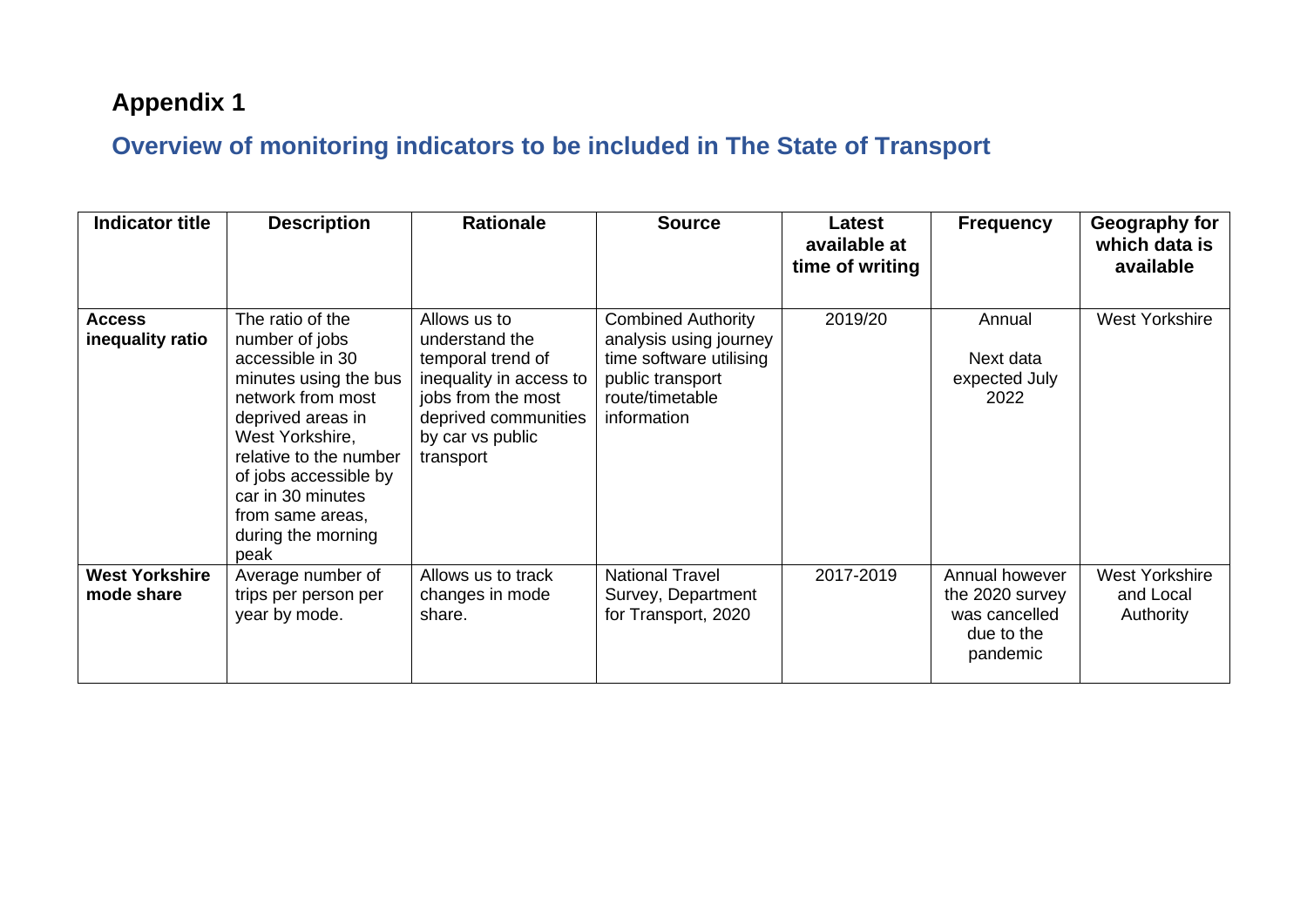| <b>Indicator title</b>                                                                            | <b>Description</b>                                                                 | <b>Rationale</b>                                                                        | <b>Source</b>                                                       | Latest<br>available at<br>time of writing | <b>Frequency</b>                                                                               | Geography for<br>which data is<br>available                                    |
|---------------------------------------------------------------------------------------------------|------------------------------------------------------------------------------------|-----------------------------------------------------------------------------------------|---------------------------------------------------------------------|-------------------------------------------|------------------------------------------------------------------------------------------------|--------------------------------------------------------------------------------|
| Average<br>distance<br>travelled by<br>mode (new in<br>State of the<br><b>Region for</b><br>2022) | Average miles<br>travelled by mode per<br>person, per year                         | Allows us to<br>understand temporal<br>trends in average<br>journey distance by<br>mode | <b>National Travel</b><br>Survey, Department<br>for Transport, 2020 | Data requested                            | Annual                                                                                         | Regional, with a<br>request to DfT<br>for a bespoke<br>West Yorkshire<br>table |
| <b>Reported road</b><br>casualties                                                                | The number of people<br>killed or seriously<br>injured (KSI) in West<br>Yorkshire. | Allows us to<br>understand the<br>temporal trend of<br>safety on our roads              | Department for<br>Transport                                         | 2020                                      | Annual                                                                                         | <b>West Yorkshire</b>                                                          |
| <b>MCard ticket</b><br>transactions                                                               | The number of bus<br>trips made using<br><b>MCard Products</b>                     | Allows us to<br>understand uptake<br>the MCard.                                         | <b>Combined Authority</b><br>Analysis of Nero<br>reports            | 2021                                      | Annually<br>reported, but<br>data is available<br>weekly<br>Next data<br>expected July<br>2022 | <b>West Yorkshire</b>                                                          |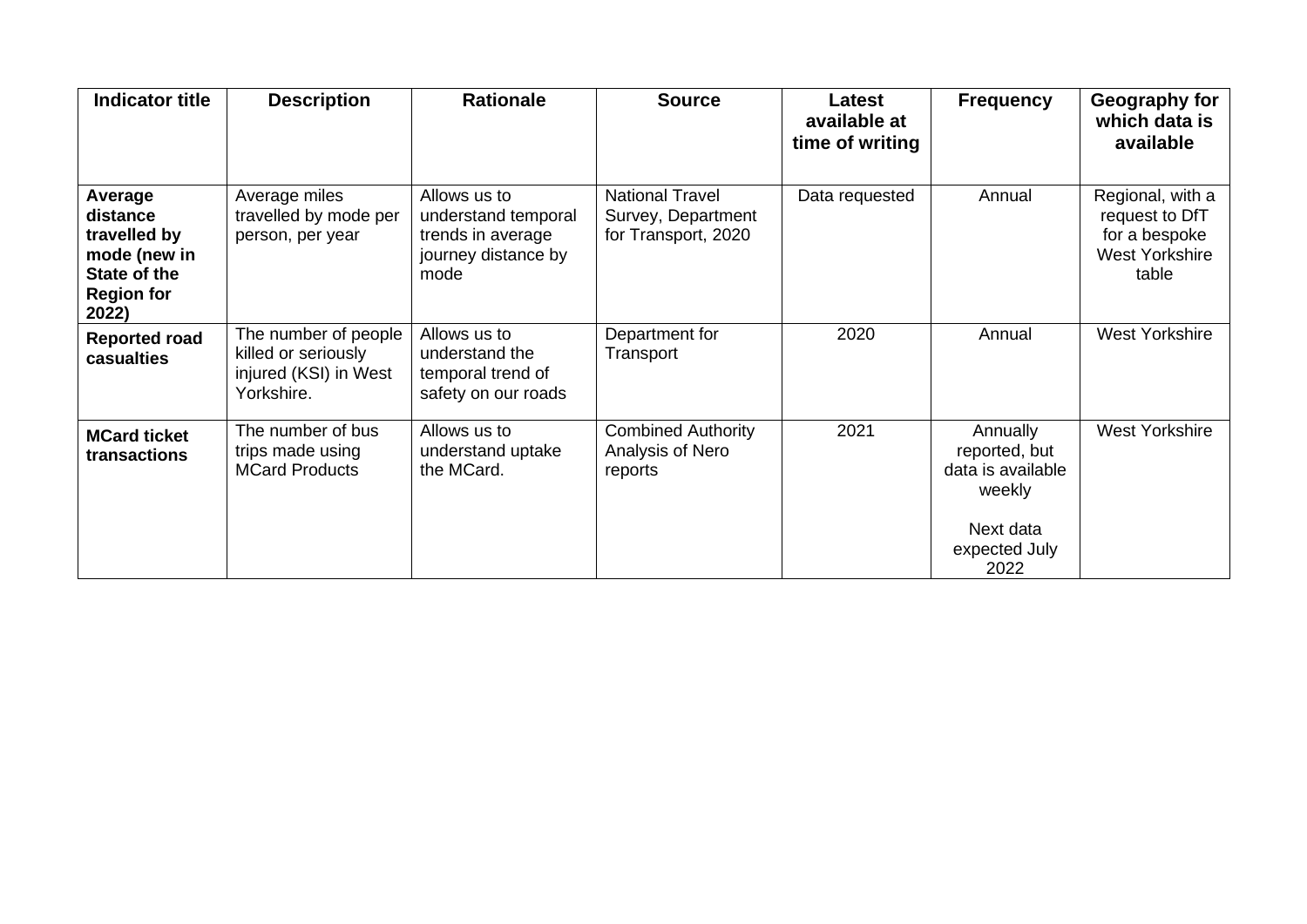| <b>Indicator title</b>                                | <b>Description</b>                                                                                                                                                                                                                                                                                                                                                         | <b>Rationale</b>                                                                                                                                                           | <b>Source</b>                                                     | Latest<br>available at<br>time of writing | <b>Frequency</b> | Geography for<br>which data is<br>available |
|-------------------------------------------------------|----------------------------------------------------------------------------------------------------------------------------------------------------------------------------------------------------------------------------------------------------------------------------------------------------------------------------------------------------------------------------|----------------------------------------------------------------------------------------------------------------------------------------------------------------------------|-------------------------------------------------------------------|-------------------------------------------|------------------|---------------------------------------------|
| <b>Satisfaction</b><br>with highway<br>infrastructure | <b>Public satisfaction</b><br>with highway<br>infrastructure in West<br>Yorkshire on a scale if<br>1-10. This is a<br>composite indicator<br>calculated as the<br>average rating of all<br>highway infrastructure<br>elements (including<br>roads, cycleways,<br>footways, drainage<br>infrastructure and<br>street lighting)<br>weighted by their<br>relative importance. | Allows us to<br>understand temporal<br>trends in satisfaction<br>with highway assets<br>such as cycleways,<br>footways, drainage<br>infrastructure and<br>street lighting. | <b>Annual Public</b><br>Perceptions of<br><b>Transport Survey</b> | 2021/22                                   | Annual           | West Yorkshire &<br>Local Authority         |
| <b>Satisfaction</b><br>with public<br>transport       | <b>Public satisfaction</b><br>with bus and rail<br>services in the region<br>on a scale of 1-10                                                                                                                                                                                                                                                                            | Allows us to<br>understand temporal<br>trends in satisfaction<br>with Public Transport.                                                                                    | <b>Annual Public</b><br>Perceptions of<br><b>Transport Survey</b> | 2021/22                                   | Annual           | West Yorkshire &<br>Local Authority         |

## **Summary of performance against the indicators**

**[Link](https://app.powerbi.com/view?r=eyJrIjoiOTU3MmY1MDUtMDM3Ni00ODJjLTkxOTktYjg3NWVhM2ZiNTQ3IiwidCI6IjM0ZTkzYmZjLWVlNjYtNDM0NS1hNGZlLTgwNWI2N2U0ODBjMCIsImMiOjh9)** to State of the Region interactive dashboard containing further detail on these indicators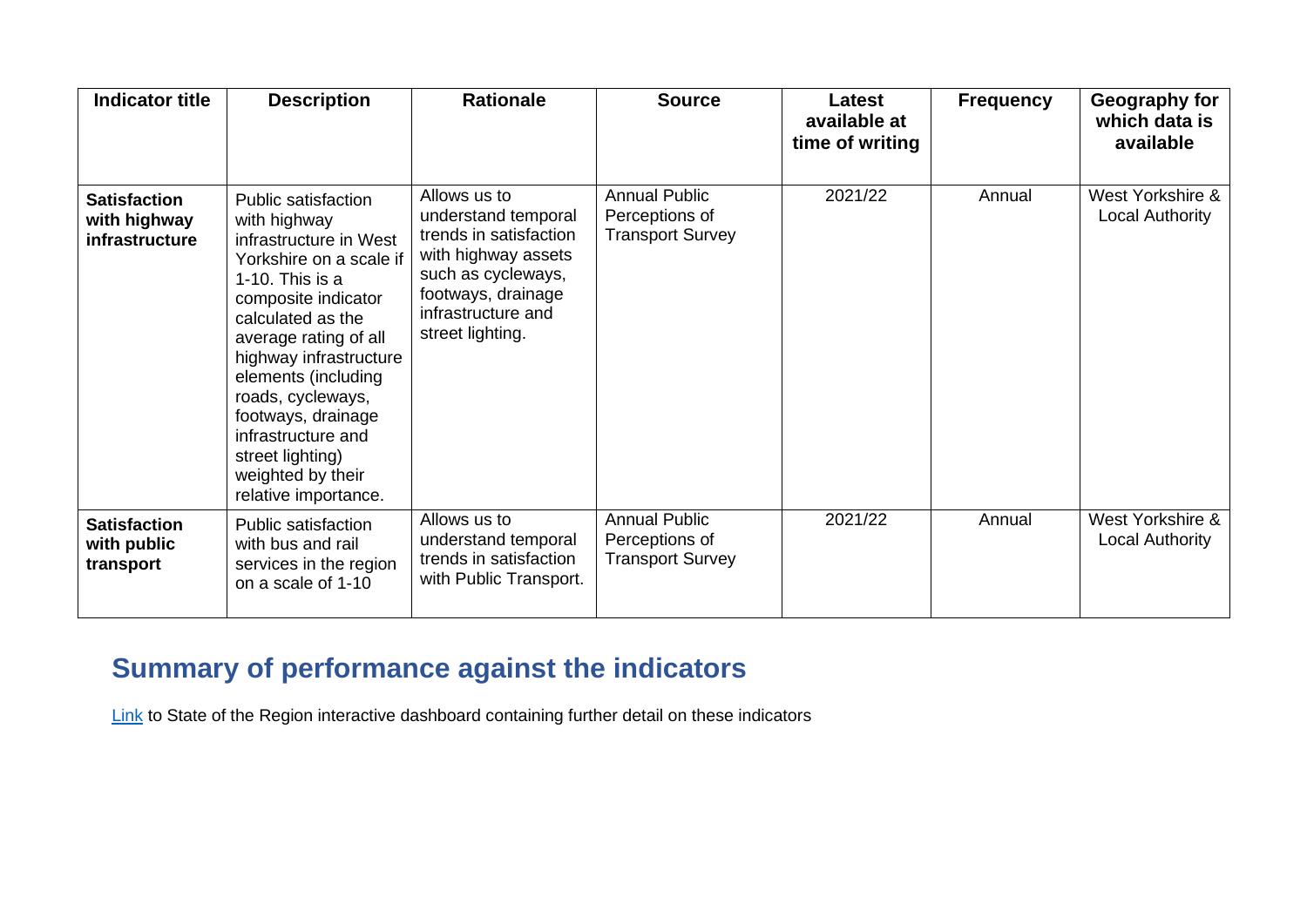| <b>Indicator</b>                                                                                                                                         | <b>Headline chart</b>                                                                                                                                                       | <b>Comment</b>                                                                                                                                                                |
|----------------------------------------------------------------------------------------------------------------------------------------------------------|-----------------------------------------------------------------------------------------------------------------------------------------------------------------------------|-------------------------------------------------------------------------------------------------------------------------------------------------------------------------------|
| <b>Access inequality ratio</b><br>Access inequality ratio (employment) <sup>1</sup><br>Source: Combined Authority analysis                               | 85%<br>75%<br>75%<br>68%<br>2017/18<br>2016/17<br>2018/19<br>2019/20                                                                                                        | Inequality of physical access to employment<br>from the most deprived areas in West<br>Yorkshire improved substantially in 2019/20                                            |
| West Yorkshire mode share<br>Average trips per person and year by mode<br>(2017/19 average)<br>National Travel Survey, Department for<br>Transport, 2020 | 500<br>400<br>300<br>200<br>100<br>$\Omega$<br>Rail<br>BUS<br>$\langle 2\rangle$<br>Gatyan dryan psychological<br><b>Walk</b><br>■ West Yorkshire<br>$\blacksquare$ England | Before the pandemic West Yorkshire saw a<br>decline in trips made by car and an increase<br>in walking but West Yorkshire is still more<br>reliant on the car than nationally |

<sup>&</sup>lt;sup>1</sup> This is the ratio of number of jobs accessible in 30 minutes using frequent bus network from most deprived areas in West Yorkshire, to the number of jobs accessible by car in 30 minutes from same areas, during the morning peak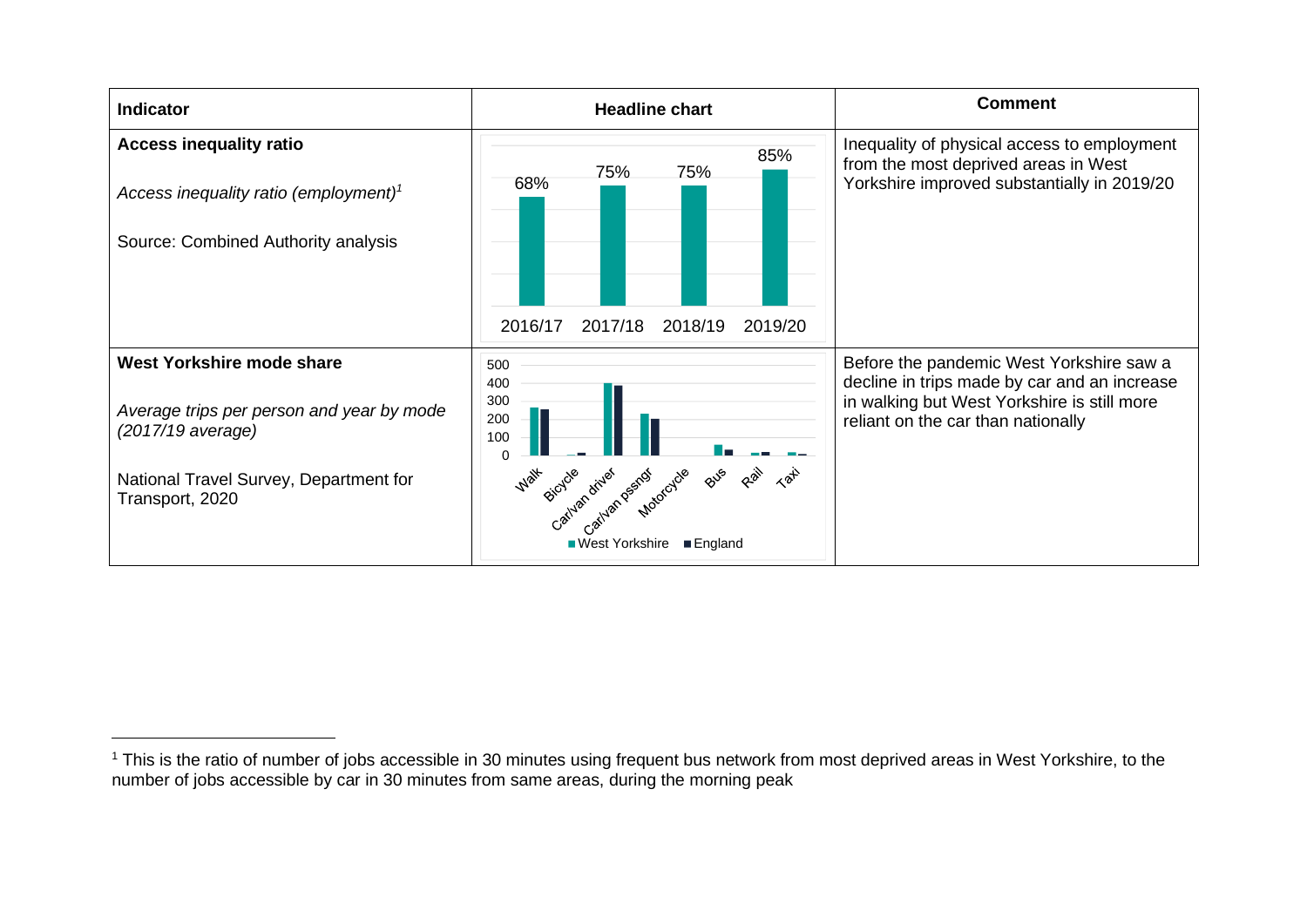| <b>Indicator</b>                                                                                                                                                                                             | <b>Headline chart</b>                                                                                                       | <b>Comment</b>                                                                                                                                                                                                                                                                                                             |
|--------------------------------------------------------------------------------------------------------------------------------------------------------------------------------------------------------------|-----------------------------------------------------------------------------------------------------------------------------|----------------------------------------------------------------------------------------------------------------------------------------------------------------------------------------------------------------------------------------------------------------------------------------------------------------------------|
| <b>Reported road casualties</b><br>Killed or seriously injured casualties (KSI) in<br><b>West Yorkshire</b><br>Source: Reported road casualties West<br>Yorkshire annual report, Leeds City Council.         | 1000<br>800<br>654<br>600<br>400<br>200<br>0<br>2012<br>2013<br>2014<br>2015<br>2016<br>2020<br>2018<br>2019<br>2011<br>201 | The number of people killed or seriously<br>injured (KSI) in West Yorkshire fell by 26%<br>between 2016 and 2020, continuing a long-<br>term downward trend. However, most of this<br>reduction (21%) occurred between 2019 and<br>2020 and is therefore associated to the lower<br>mobility during the Covid-19 pandemic. |
| <b>MCard ticket transactions</b><br><b>Bus Trips made using MCard Products</b><br>(millions)<br>Source: WYCA NERO Reports                                                                                    | 20<br>15<br>10<br>5<br>2016 2017 2018 2019 2020 2021                                                                        | Uptake of smart ticketing was on an upward<br>trend prior to the pandemic, but then fell<br>along with bus patronage. Purchase of<br>products through digital channels (including<br>the new MCard app) continues to grow.                                                                                                 |
| Satisfaction with highway infrastructure<br>Public satisfaction with highway infrastructure<br>in West Yorkshire (average score on scale of<br>$1 - 10$<br>Source: Public Perceptions of Transport<br>Survey | 7<br>6.3<br>5.8<br>5.8<br>6<br>5<br>5.9<br>5.7<br>5.4<br>4<br>3<br>$\overline{c}$<br>1<br>$\overline{0}$                    | There is some annual volatility in satisfaction<br>scores, but the broad trend is relatively flat.                                                                                                                                                                                                                         |